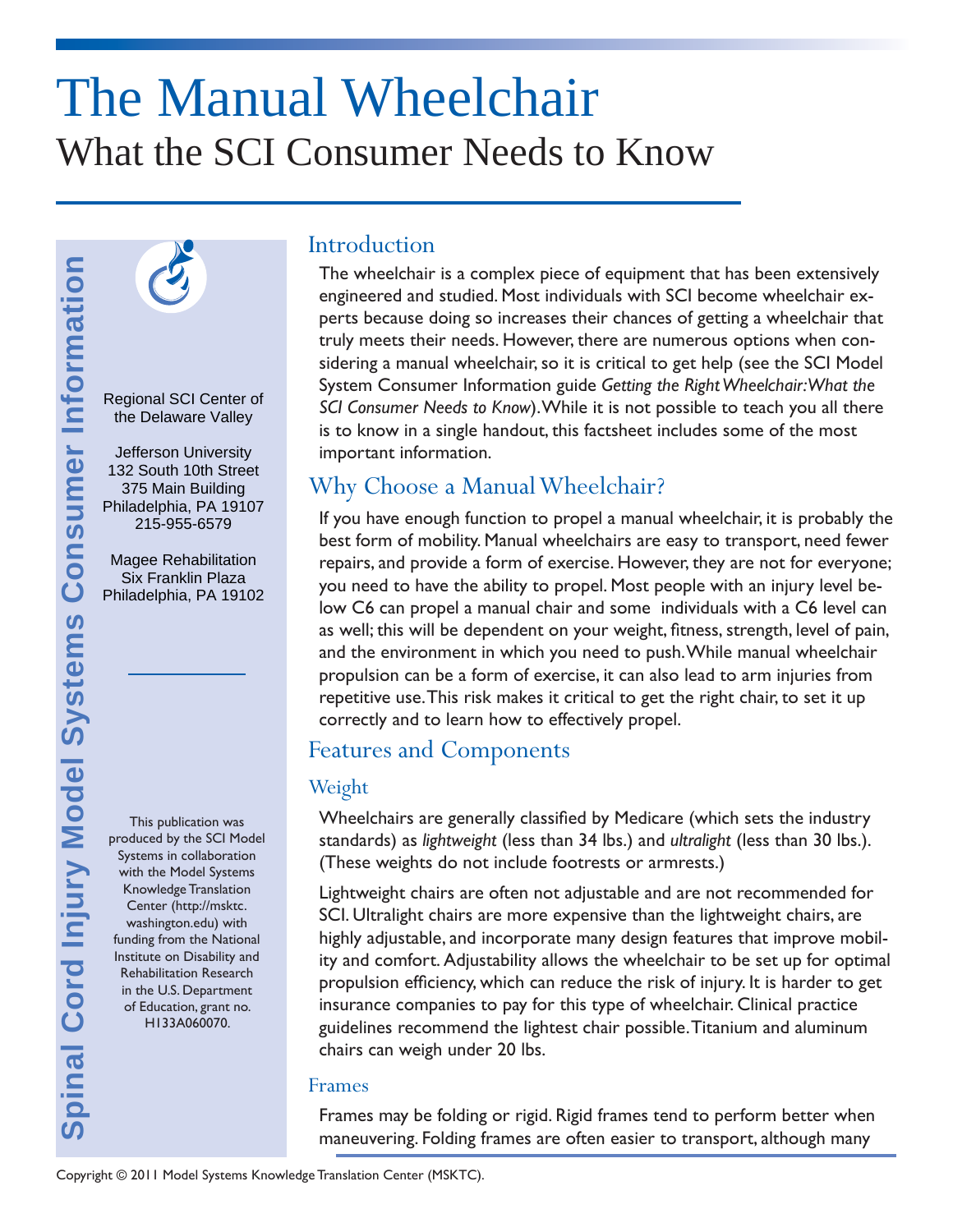rigid chairs can get to a very small size by removing the wheels and folding down the backrest.

#### **Components**

Many components (Figure 1) are important for wheelchair function. These components come in a variety of styles, and selection depends on your needs, preferences and lifestyle.

- **Footrests** support your feet and lower legs. They can be fixed, folding or swing-away and come in many different styles.
- **Armrests** are places to rest your arms when you're not moving. They can be wraparound, full-length or desk-length; fixed or height-adjustable; removable or flipback. Fit is important because armrest position can alter the way you propel your wheelchair. Many individuals choose not to have armrests because they don't like the way they look or they get in the way of propulsion.
- **The Manual Wheelchair function. These**<br> **The Manual Wheelchair function.** These types, and selection depends on your<br> **These Footnests** and lifestigle. **Footnests** component and ifersigle. **The Section And Cordination Wheel locks** act as parking brakes to stabilize your wheelchair when you transfer to other seats or want to remain in a particular spot. They may be push-to-lock or pull-to-lock, positioned low or high on the wheelchair, and retractable or not, depending on what the user finds easier. Wheel locks can get in the way during propulsion and add weight to the wheelchair. For this reason many individuals choose not to have wheel locks, relying on their hands to keep their chair still. Not having wheel locks can increase the risk of the chair moving during a transfer, however, which you should consider when making this decision.
	- **Tires** are most commonly air-filled (pneumatic) and therefore lightweight. They also require maintenance and can puncture. If you maintain them, this is usually the best choice. Pneumatic tires may instead be filled with solid foam inserts; these won't puncture but are slightly heavier and don't perform as well. Solid tires are low-cost and no-maintenance, but make for an uncomfortable ride and are not usually recommended.



Figure 1. Wheelchair Components

- **Backrest:** Sling backrests are the most common, but provide little postural support. Adjustable tension backrests can provide more support and can be adjusted over time. Rigid backrests provide the best support, but may make it more difficult to collapse the chair. The weight and height of the backrest are important. In general, the lighter the better, with carbon fiber backrests being a nice option. If support is not needed, a lower backrest is better as it does not get in the way of pushing.
- **Cushions** come in a huge and ever-changing array of different types and materials and comprise a major topic unto itself. While pressure relief is an important consideration when selecting a cushion, you should also keep in mind that you want a firm base and a light-weight cushion. A firm base refers to feeling stable, not sliding on the cushion when reaching for an object or propelling your chair.
- **Pushrims:** There are a variety of pushrims with different friction coatings and shapes that may assist with propulsion and reduce the risk of injury to the hand.
- **Additional features** include anti-tippers, wheels and caster wheels of various styles, push handles and grade-aids (which keep the chair from rolling backward).